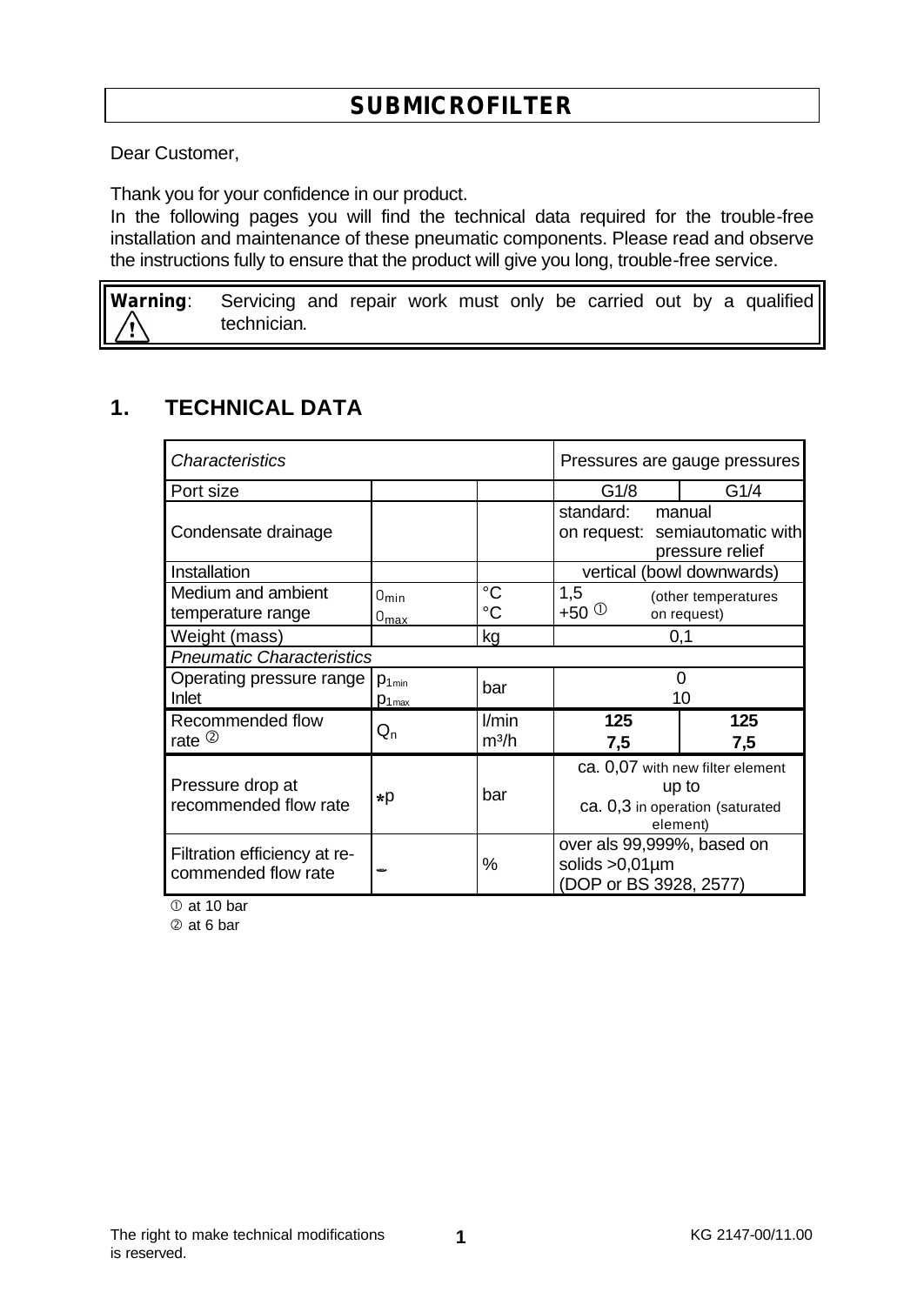## **2. INSTALLATION INSTRUCTIONS**

| Warning:                                                                        | The unit must be used only in industrial applications for com-<br>pressed air.<br>To avoid danger of injuries, the compressed air system must be<br>fully depressurized while pneumatic components are being in-<br>stalled.                                                                                                                                                                                                                                                                                                                                                                                                                     |  |  |  |  |  |
|---------------------------------------------------------------------------------|--------------------------------------------------------------------------------------------------------------------------------------------------------------------------------------------------------------------------------------------------------------------------------------------------------------------------------------------------------------------------------------------------------------------------------------------------------------------------------------------------------------------------------------------------------------------------------------------------------------------------------------------------|--|--|--|--|--|
|                                                                                 |                                                                                                                                                                                                                                                                                                                                                                                                                                                                                                                                                                                                                                                  |  |  |  |  |  |
| Note:                                                                           | A filter-water-separator with pore size 5µm (yellow) must always<br>be installed before the submicrofilter (directly before it if possible).                                                                                                                                                                                                                                                                                                                                                                                                                                                                                                     |  |  |  |  |  |
|                                                                                 | The bowl must not come into contact with the following materials<br>(whether in liquid or gaseous form):<br>acetone, benzene, brake fluid, chloroform, acetic acid, glycerine,<br>methanol, carbon bisulphide, tri-, tetra- and per-compounds,<br>toluene, xylene (cellulose thinners) and high flash-point synthetic<br>oils (e.g. phosphoric ester base, etc.).<br>Incompatible materials can be carried over from the ambient air or<br>from equipment upstream (e.g. oil from compressors). This can<br>cause bursting of the bowl.<br>Check this possibility before installing the unit. If in doubt, please<br>consult your sales contact. |  |  |  |  |  |
| 1. Clean out the air line carefully, removing any loose rust or other deposits. |                                                                                                                                                                                                                                                                                                                                                                                                                                                                                                                                                                                                                                                  |  |  |  |  |  |
| Connect the air line to the submicro-                                           |                                                                                                                                                                                                                                                                                                                                                                                                                                                                                                                                                                                                                                                  |  |  |  |  |  |

- Connect the air line to the su filter (check flow direction!)
- 3. Turn on the compressed air supply.



#### **3. MAINTENANCE**

**on the top of the unit!**

### 3.1. **Manual Drainage**

To drain condensate from the bowl, press the plastic part upwards against the bowl  $\Rightarrow$  this opens the valve. The condensate level should never be above the "Maximum" mark on the bowl.



## 3.2. **Cleaning**

As soon as serious pressure drop is observed, replace the filter element. The filter element cannot be washed out and must always be replaced. The bowl and other plastic parts should only be cleaned with warm water and normal washing-up liquid.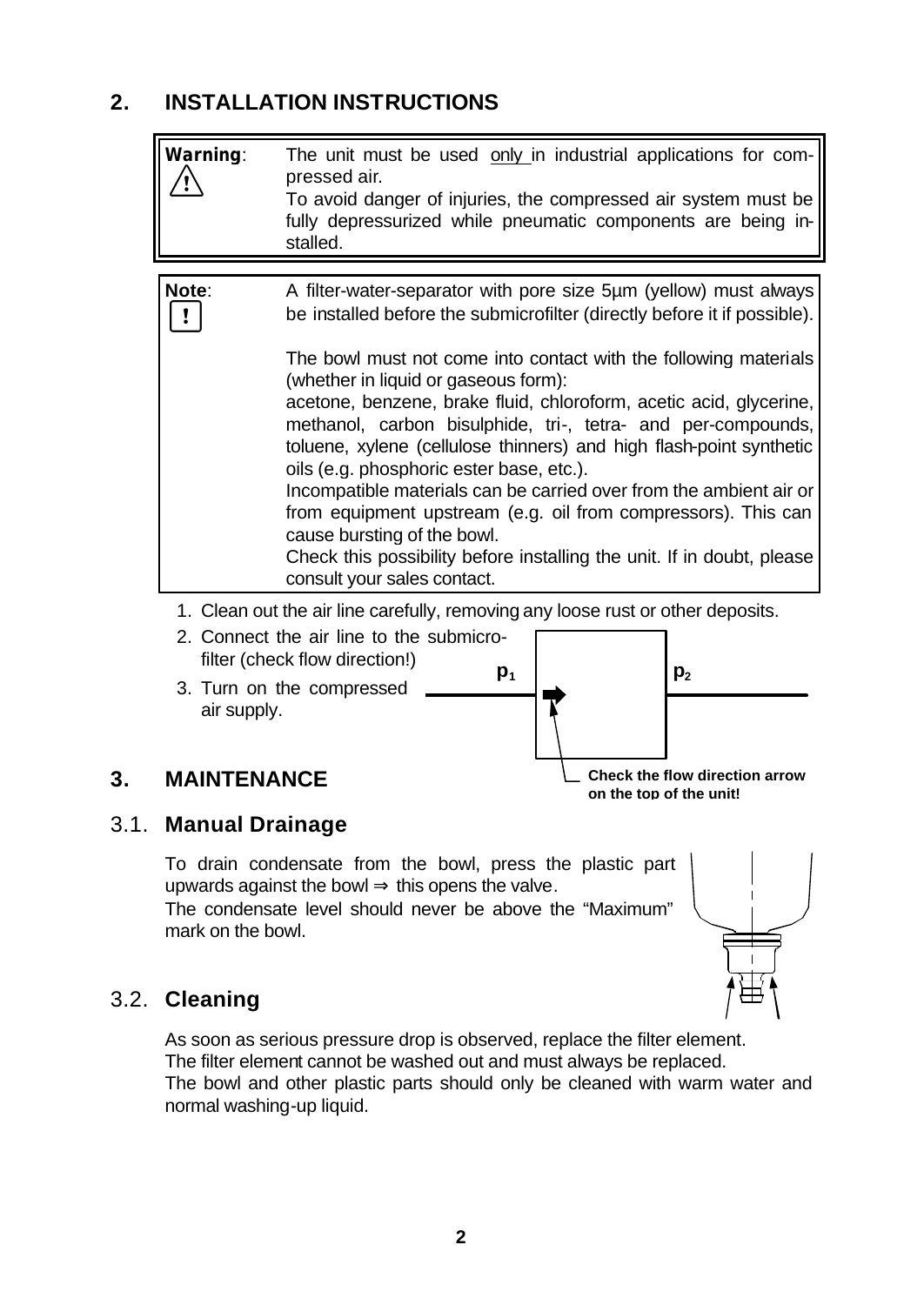## **4. DISMANTLING**

**Warning**: To avoid danger of injuries, the unit must only be dismantled with the pneumatic system completely depressurized!

**1**

**2**

**3**

**4**

- 1. Unscrew bowl 4.
- 2. Screw filter insert  $\odot$  off tie bolt  $\odot$ .
- 3. Remove O-ring  $\varnothing$ 31 x 2  $\varnothing$  from housing  $\varnothing$ .

### **5. REASSEMBLY**

Reassembly is carried out in the reverse order.

| <b>Note:</b> |                         |  |  |  | If new seals are fitted, grease them |  |
|--------------|-------------------------|--|--|--|--------------------------------------|--|
| $\boxed{!}$  | lightly before fitting. |  |  |  |                                      |  |

- 1. Lay O-ring  $\varnothing$ 31  $\times$  2  $\varnothing$  in housing  $\varnothing$ .
- 2. Screw filter insert  $\circled{2}$  onto tie bolt  $\circled{0}$ ..
- 3. Screw bowl  $\circled{a}$  into housing  $\circled{b}$  and tighten it hand-tight.

## **6. DISPOSAL**

The method of disposal of packaging and discarded parts must comply with local regulations. The supplier will take over responsibility for the disposal of used filter inserts if they are returned.

# **7. ASSEMBLY OF SEVERAL COMPONENTS**

Only components of the same size can be assembled into combined units.

## 7.1. **Assembly of Pressure Regulators or Filter-Regulators with Other Components**

- 1. Remove the black cover plates from the inlets and outlets of the components you wish to assemble. The coloured cover plates remain on the component (filter, lubricator), through which the assembly screws will go.
- 2. Remove the coloured cover plates from the component (regulator, filterregulator) in whose recesses the nuts will be placed.
- 3. Turn the component so that the flange surface which is to be joined to the other component is on top.